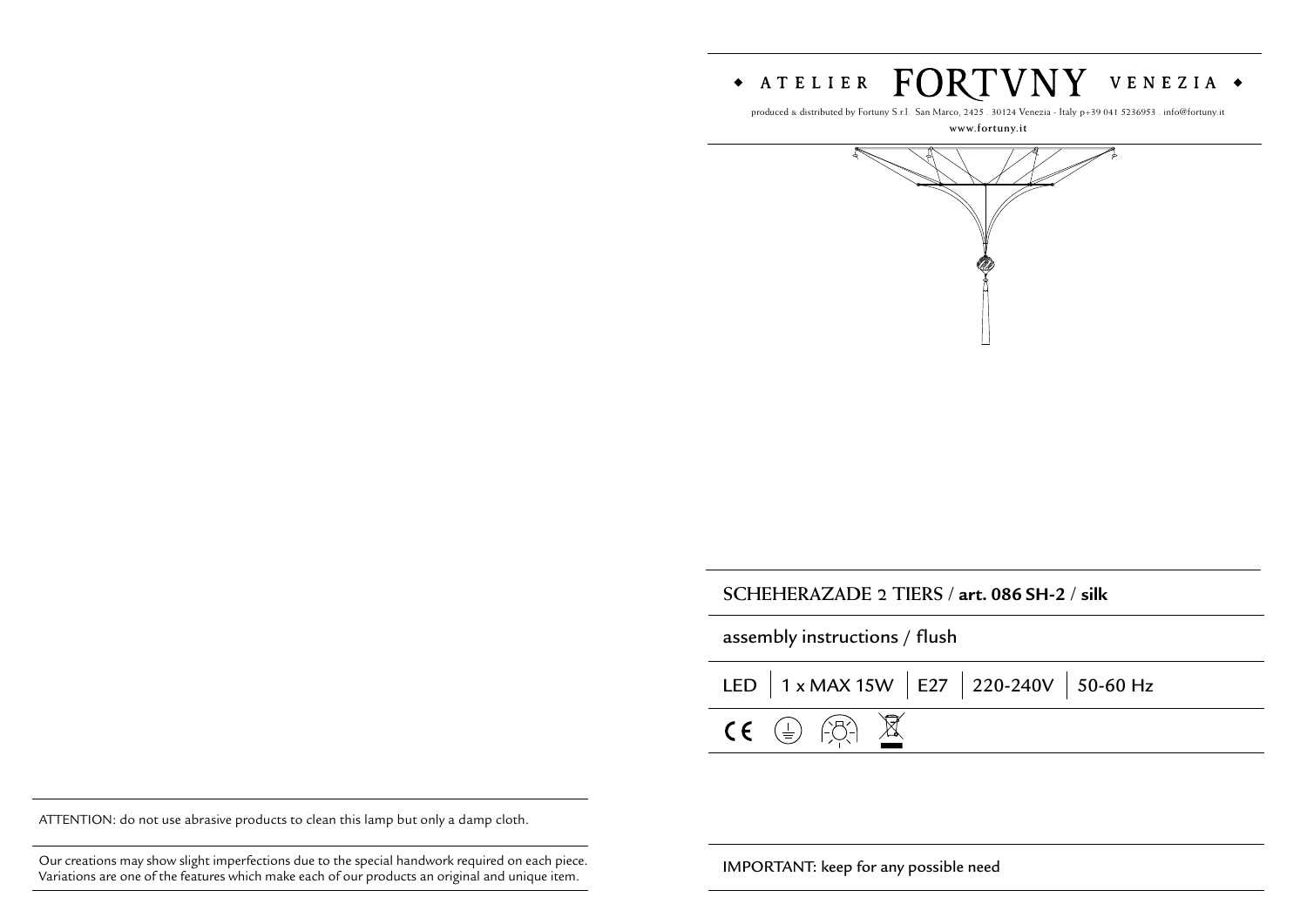## **GENERAL:**

- Read all instructions and review diagrams beginning with the installation of the fixture.
- All electrical connections must be in accordance with local codes, ordinances or the National electrical code. If you are unfamiliar with methods of electrical wiring, secure the services of a qualified licensed electrician.

## **BEFORE BEGINNING INSTALLATION:**

- Turn off the electricity to the outlet box at the circuit breaker or fuse box.
- If you are replacing an existing fixture, remove the old fixture and expose the supply wiring.
- Remove the old cross bar.

## **ELECTRICAL CONNECTIONS:**

- Connect the blu wire from the fixture to the blu wire of the supply circuit.
- Connect the brown wire from the fixture to the brown supply wire. Connect the ground wire - yellow/green - to the ground conductor of the supply circuit. Make sure that there are no loose strands of wire and that there are no loose connections.

## **INSTALLING FIXTURE:**

- 1. Before starting the installation, disconnect the power by turning off the circuit breaker.
- 2. Attach the cross bar **A** to the ceiling using suitable screws.
- 3. Make the electrical connections. Refer to the section titled Electrical Connections.

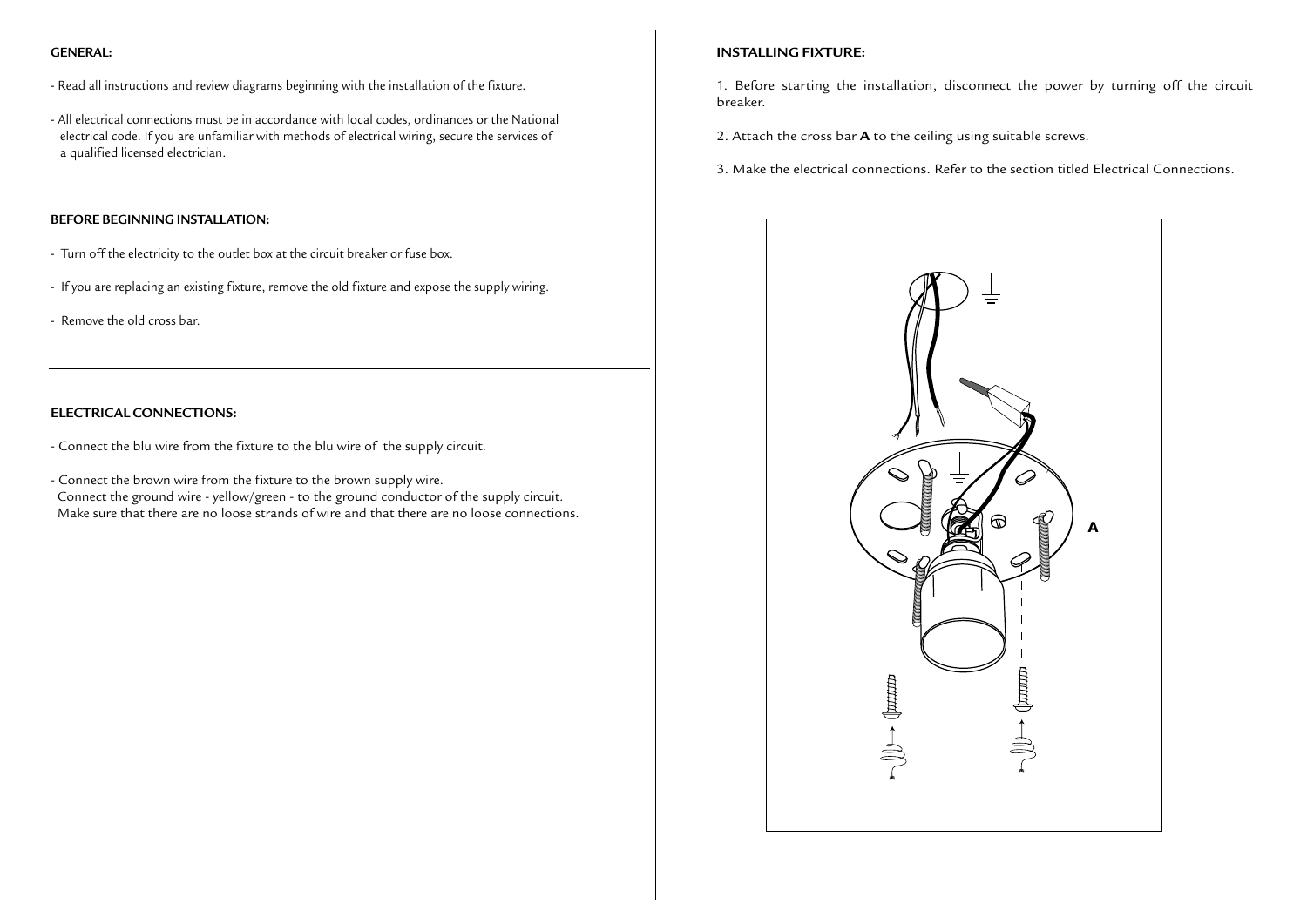# 4. Lay the big disk over element **B**.



5. Insert element **C** and tighten the three screws on element **B**.



- 6. Place the element **B** over the cross bar **A** so that the threaded studs extends through the 3 holes.
- 7. To secure the element **B** against the mounting surface thread the 3 nuts provided onto the 3 pins.
- 8. Install bulb. Do not exceed the maximum wattage for this fixture.

 Refer to the wattage warning label attached to the fixture for maximum allowable wattage.





- 9. Screw the small disk **D** onto element **C**.
- 10. Connect the two disks using the set of cords provided (see next page).
- 11. Restore the electricity and test.